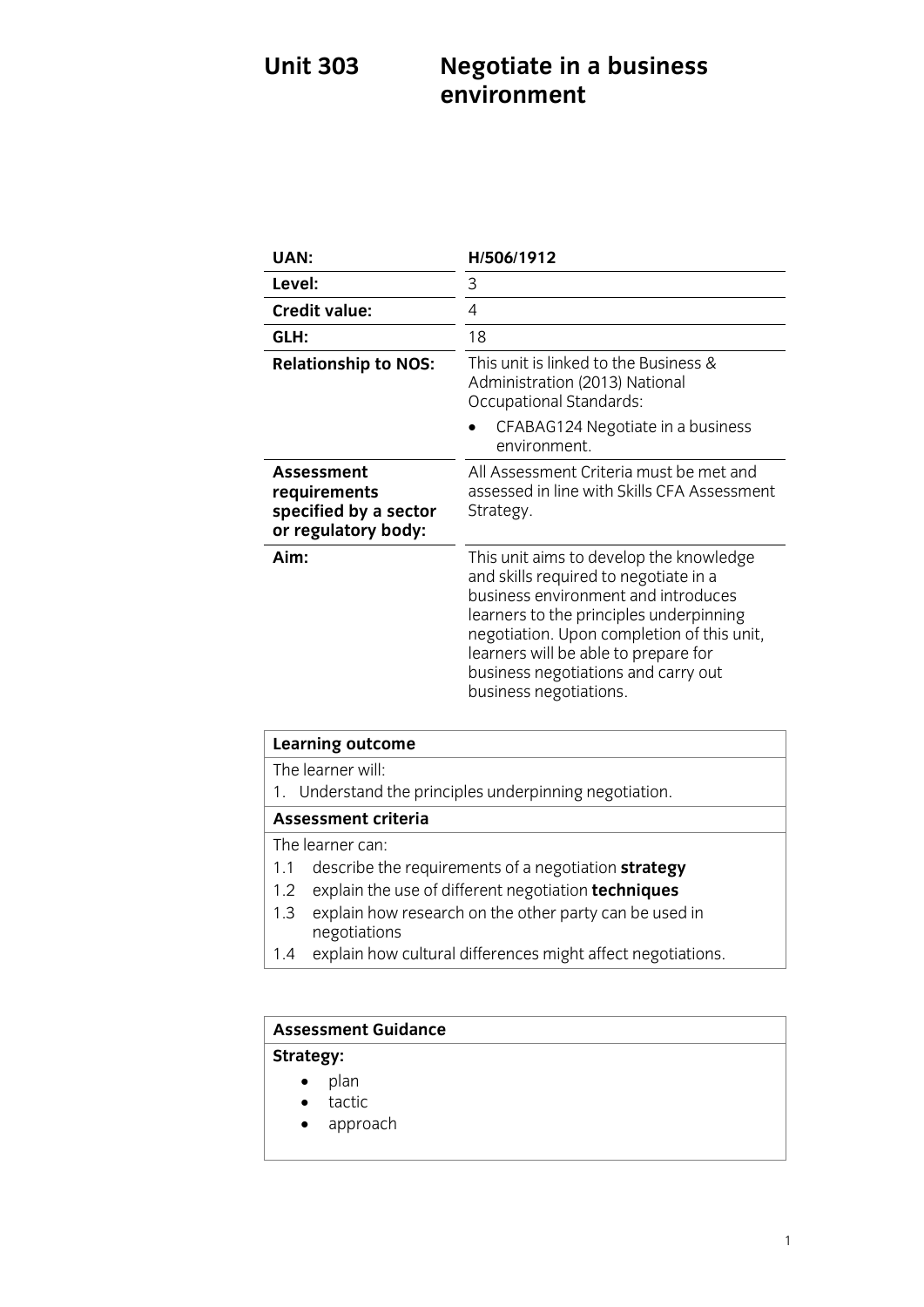#### Techniques:

- The Persuasion Tools Model'<br>• Win-Win
	- Win-Win
	- 'Lewicki & Hiam'

### **Evidence may be supplied by:**<br>• report

- report<br>• profes
- professional discussion<br>• auestioning
- questioning

## **Learning outcome**<br>The learner will:

2. Be able to prepare for business negotiations.

#### Assessment criteria

The learner can:

- 2.1 identify the:
	- a. purpose
	- b. scope
	- c. objectives
	- of the negotiation
- 2.2 explain the scope of their own authority for negotiating
- 2.3 prepare a negotiating strategy
- 2.4 prepare **fall-back stances** and compromises that align with the negotiating strategy and priorities
- 2.5 assess the likely objectives and negotiation stances of the other  $\frac{1}{2}$  assess the other increases and negotiation states  $\frac{1}{2}$  of the other increases of the other increases of the other increases of the other increases of the other increases of the other increases of the other
- party<br>racas  $\overline{\phantom{a}}$  research the strengths and weak near the other party.

## **Assessment Guidance**

**Fallet ditch come**  $\mathbf{C}$ 

## **Evidence may be supplied by:**<br>• report

- report<br>• product
- product<br>• professi
- professional discussion<br>• questioning
- questioning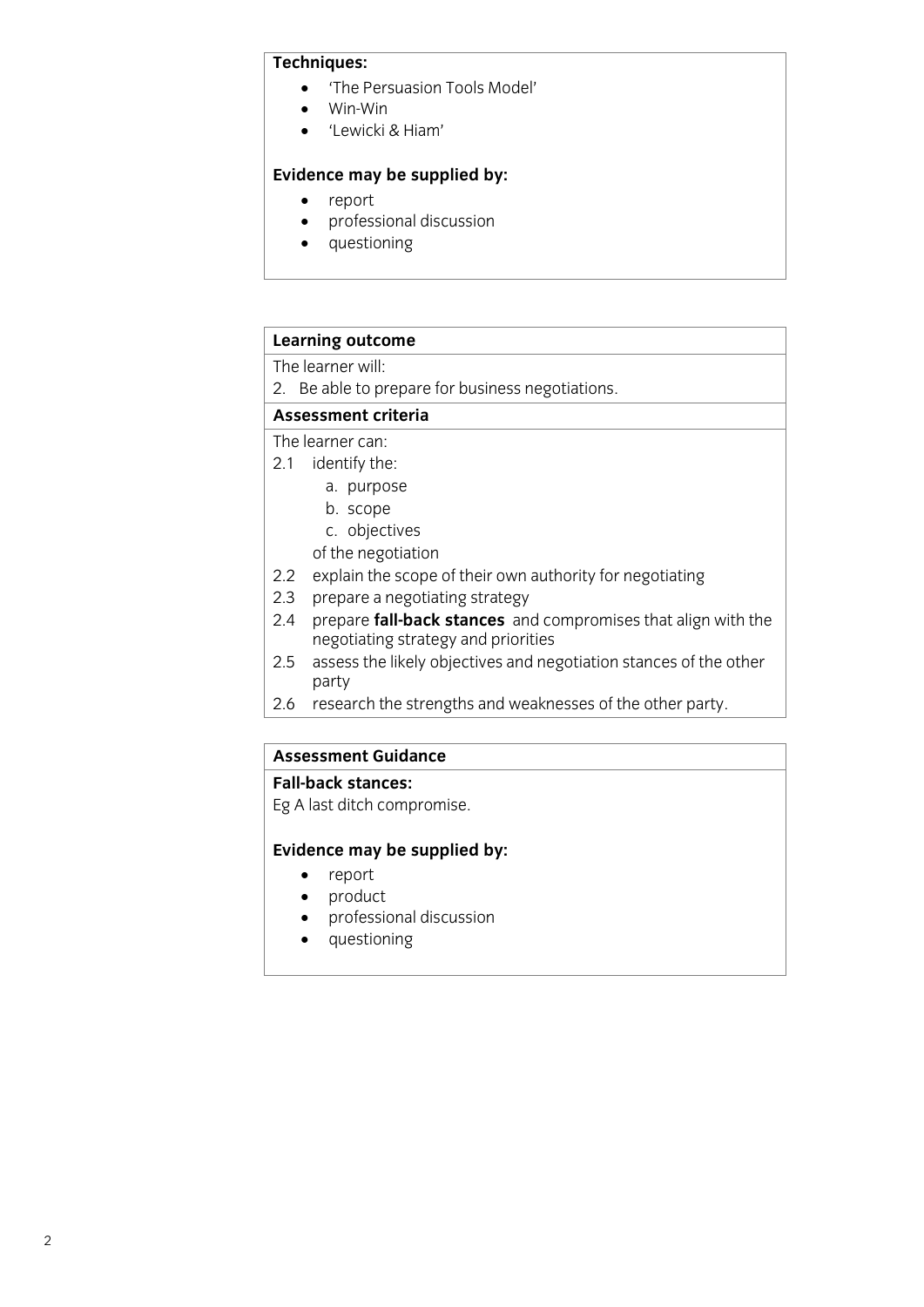### **Learning outcome**<br>The learner will:

3. Be able to carry out business negotiations.

#### Assessment criteria

The learner can:

- 3.1 carry out negotiations within responsibility limits in a way that optimises opportunities
- 3.2 adapt the conduct of the negotiation in accordance with changing circumstances
- 3.3 maintain accurate records of:
	- a. negotiations
	- b. outcomes
	- c. agreements made
- $3.4$  adhere to:
	- a. organisational policies and procedures
	- b. legal and ethical requirements  $\mathbf{b}$

when carrying out business negotiations.

## **Assessment Guidance**<br>**Evidence may be supplied by:**

- **Evidence** may be supply that the supplier of the supplier of the supplier of the supplier of the supplier of the supplier of the supplier of the supplier of the supplier of the supplier of the supplier of the supplier of
	- product<br>• professie
	- professional discussion
	- questioning<br>• witness testi
	- witness testimony.